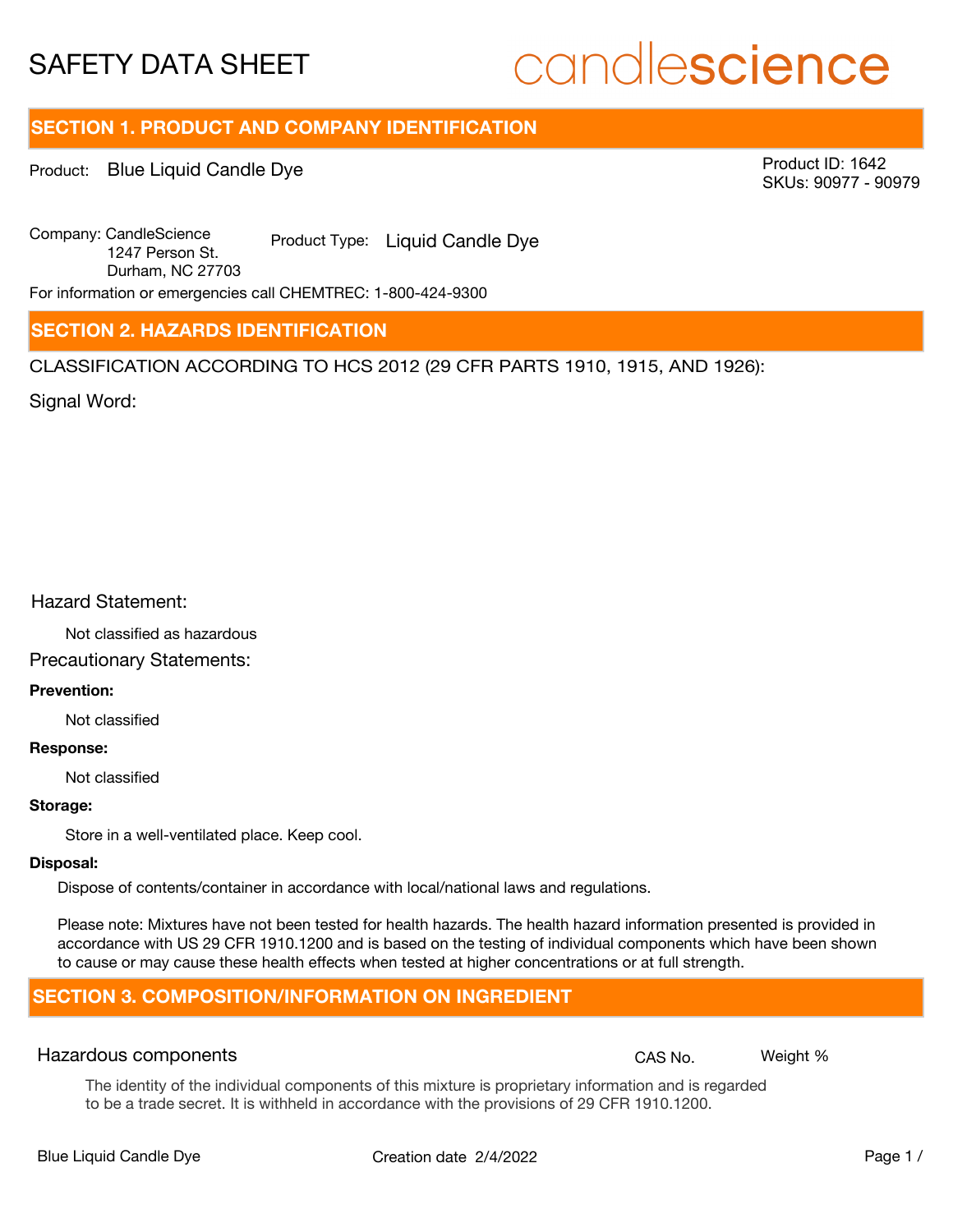# candlescience

# **SECTION 4. FIRST AID MEASURES**

### Inhalation:

Allow victim to breathe fresh air. Allow the victim to rest.

# Skin contact:

Remove affected clothing and wash all exposed skin area with mild soap and water, followed by warm water rinse. Eye contact:

Rinse immediately with plenty of water. Obtain medical attention if pain, blinking or redness persist.

### Ingestion:

Rinse mouth. Do NOT induce vomiting. Immediately call a POISON CENTER or doctor/physician. Obtain emergency medical attention.

### Most important symptoms:

Not expected to present a significant hazard under anticipated conditions of normal use.

Indication of immediate medical attention:

Treat symptomatically.

## General information:

Never give anything by mouth to an unconscious person. If you feel unwell, seek medical advice

# **SECTION 5. FIREFIGHTING MEASURES**

## Suitable extinguishing media:

Foam, carbon dioxide, dry chemical, water jet or spray.

### Unsuitable extinguishing media:

Gaseous extinguishing media are not to be used.

### Specific hazards:

During fire, gases hazardous to health may be formed. Do not allow run-off from fire fighting to enter drains or water courses.

## Special fire fighting procedures:

Wear self-contained breathing apparatus for firefighting. Move containers from fire area if it can be done safely. Use water spray jet to protect personnel and to cool endangered containers.

# **SECTION 6. ACCIDENTAL RELEASE MEASURES**

# Personal precautions, protective equipment and emergency procedures:

Evacuate personnel to safe areas. Remove all sources of ignition. Ensure adequate ventilation. Keep people away from and upwind of spill/leak. Wear appropriate protective equipment and clothing during clean-up.

## Environmental precautions:

Do not allow to enter into soil/subsoil. Do not allow to enter into surface water or drains. Dispose of in accordance with local regulations. Local authorities should be advised if significant spillage cannot be contained.

# Methods and materials for containment and cleaning up:

Soak up with inert absorbent material (e.g. sand, silica gel, vermiculite). Keep in suitable and closed containers for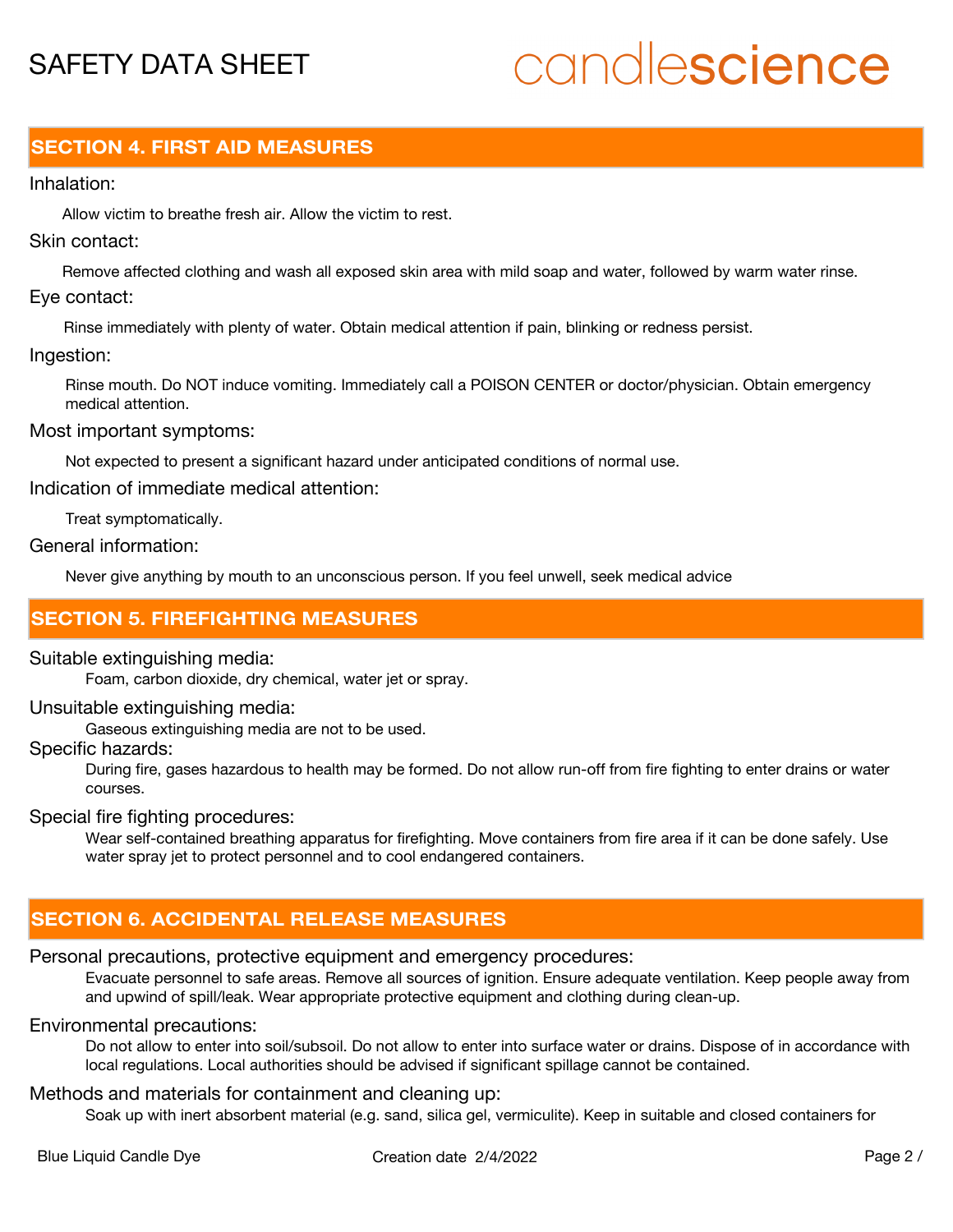# candlescience

disposal. Clean contaminated floors and objects thoroughly while observing environmental regulations.

# **SECTION 7. HANDLING AND STORAGE**

### Precautions for safe handling:

Avoid contact with skin and eyes. Avoid prolonged inhalation of vapors. Wash hands and other exposed areas with mild soap and water before eating, drinking or smoking and when leaving work. Handle in accordance with good industrial hygiene and safety practices.

### Conditions for safe storage, including any incompatibilities:

Store in tightly closed and upright container in a cool, dry, ventilated area. Store away from light, heat, and sources of ignition.

# **SECTION 8. EXPOSURE CONTROLS/PERSONAL PROTECTION**

### Exposure Guidelines:

#### Appropriate Engineering Controls:

### **Ventilation:**

Use engineering controls to maintain airborne levels below exposure limit requirements or guidelines. If there are no applicable exposure limit requirements or guidelines, use only with adequate ventilation. Local exhaust ventilation may be necessary for some operations.

## Personal Protective Equipment:

### **Eye protection:**

Ensure that eyewash stations and safety showers are close to the workstation location. Chemical resistant goggles must be worn.

#### **Hand protection:**

Wear chemical resistant gloves suitable for this material as determined by a hazard assessment. Gloves should be discarded and replaced if there is any indication of degradation or chemical breakthrough.

#### **Skin and body protection:**

Wear protective clothing suitable for this material as determined by a hazard assessment.

### **Respiratory protection:**

Respiratory protection should be worn when workplace exposures exceed exposure limit requirements or guidelines. If there are no applicable exposure limits or guidelines, use an approved respirator where there is a potential for adverse effects, including but not limited to respiratory irritation or odor, where indicated or required by the exposure assessment. Selection of air-purifying or positive-pressure supplied air will depend on the results of the exposure assessment which includes an evaluation of the specific operations and the actual or potential airborne concentrations. The type of cartridge or filter to be used must be selected and approved for the chemical, class, or classes of chemicals likely to be encountered in the workplace. For emergency conditions, use an approved positive-pressure self-contained breathing apparatus.

#### **General hygiene considerations:**

Handle in accordance with good industrial hygiene and safety practice. Remove contaminated clothing and protective equipment before entering eating areas. Wash hands before breaks and immediately after handling the product.

# **SECTION 9. PHYSICAL AND CHEMICAL PROPERTIES**

| Appearance: |  |
|-------------|--|
|-------------|--|

Liquid

Color: blue

Blue Liquid Candle Dye **Creation date 2/4/2022** Page 3 /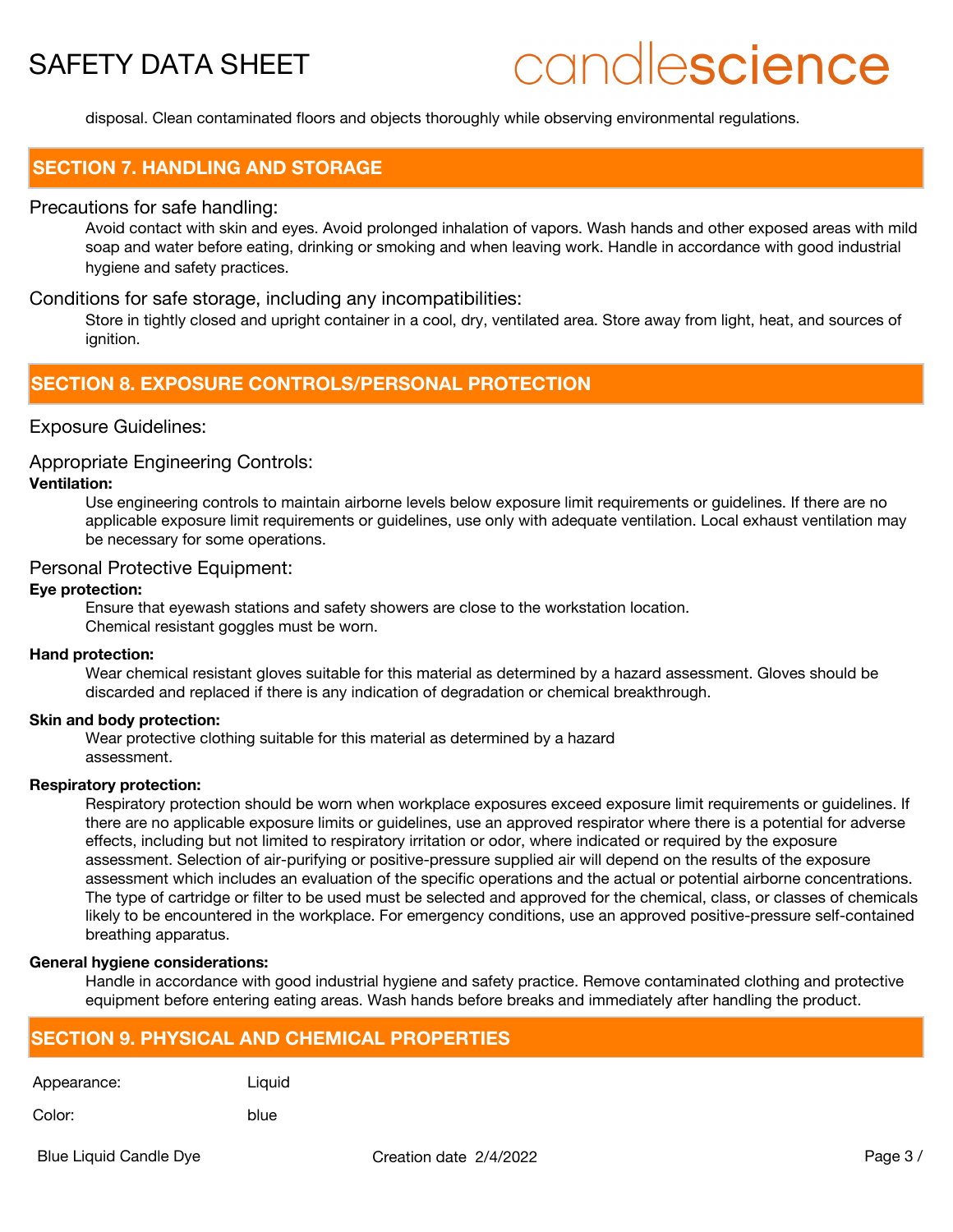| Odor:                                         | Characteristic                    |
|-----------------------------------------------|-----------------------------------|
| Odor threshold:                               | N/A                               |
| pH:                                           | N/A                               |
| Melting point:                                | N/A                               |
| Boiling point:                                | N/A                               |
| Flashpoint:                                   | $>93.33$ °C<br>$\circ$ F<br>> 200 |
| Evaporation Rate (Butyl Acetate $= 1$ ):      | N/A                               |
| Flammability (solid, gas):                    | N/A                               |
| Upper lower flammability or explosive limits: | N/A                               |
| Vapor density (Air=1):                        | N/A                               |
| Vapor pressure:                               | N/A                               |
| Specific gravity (H2O=1):                     | N/A                               |
| Solubility in water:                          | N/A                               |
| Solubility in other solvents:                 | N/A                               |
| Partition coefficient: n-octanol/water:       | N/A                               |
| Auto-ignition temperature:                    | N/A                               |
| Decomposition temperature:                    | N/A                               |
| Kinematic viscosity:                          | N/A                               |
| Dynamic viscosity:                            | N/A                               |
| Explosive properties:                         | N/A                               |
| Oxidizing properties:                         | N/A                               |
| Refractive index:                             | N/A                               |

# **SECTION 10. STABILITY AND REACTIVITY**

# **Chemical stability:**

The product is stable and non-reactive under normal conditions of use, storage and transport.

# **Possibility of hazardous reactions:**

Material is stable under normal conditions.

### **Conditions to avoid:**

Heat, flames and sparks. Temperature extremes and direct sunlight.

# **Incompatible materials:**

Strong oxidizing agents. Strong acids. Strong Bases.

# **Hazardous decomposition products:**

No hazardous decomposition products are known.

# **SECTION 11. TOXICOLOGICAL INFORMATION**

# candlescience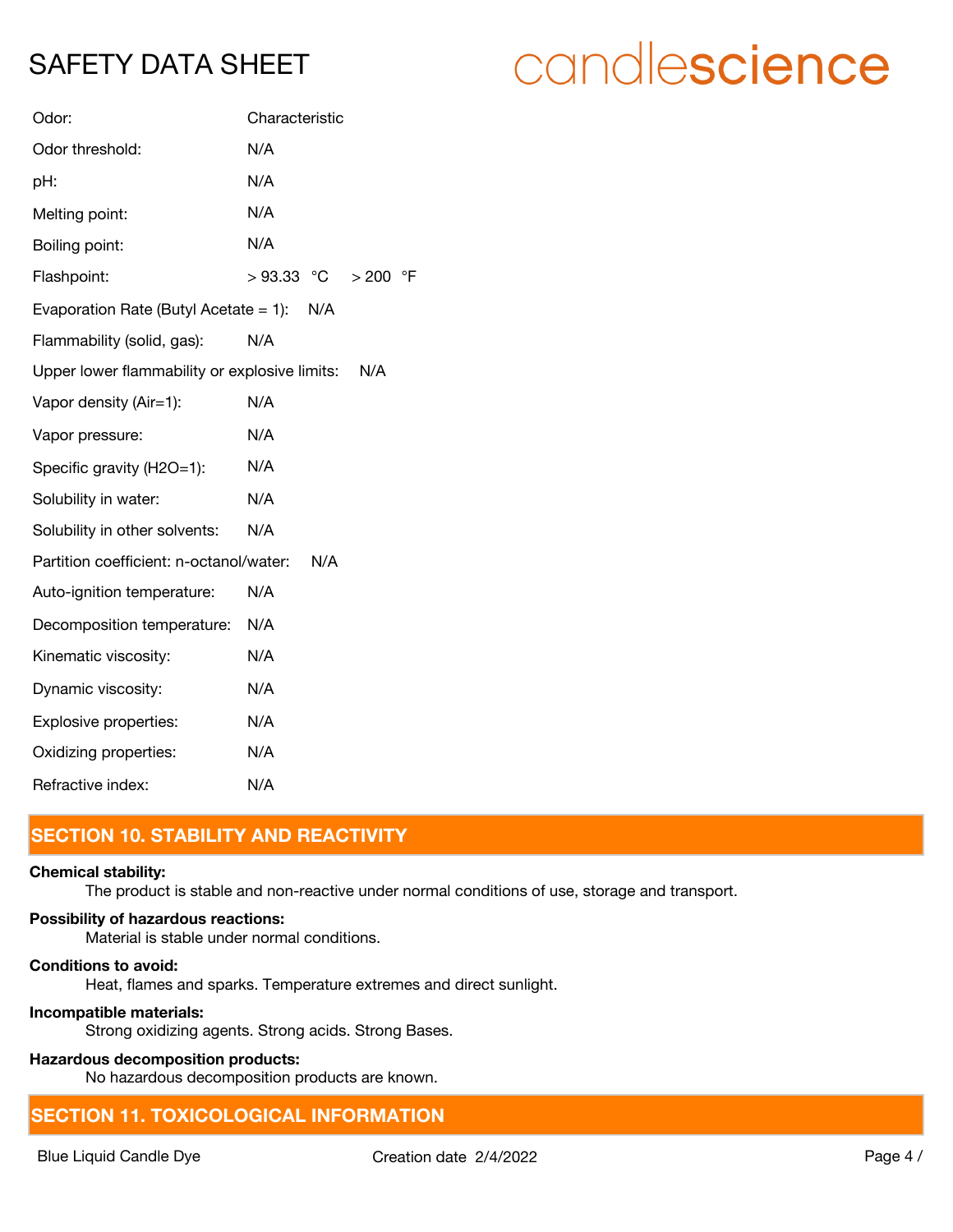# candlescience

### **Acute oral toxicity:**

Not classified

### **Acute dermal toxicity:**

Not classified

### **Acute inhalation toxicity:**

Not classified

### **Skin corrosion/irritation:**

Not classified

### **Serious eye damage/eye irritation:**

Not classified

### **Respiratory or skin sensitization:**

Not classified

### **Mutagenicity:**

Not classified

### **Reproductive toxicity:**

Not classified

### **Carcinogenicity:**

Not classified

Please note: Mixtures have not been tested for health hazards. The health hazard information presented is provided in accordance with US 29 CFR 1910.1200 and is based on the testing of individual components which have been shown to cause or may cause these health effects when tested at higher concentrations or at full strength.

# **SECTION 12. ECOLOGICAL INFORMATION**

### **Ecotoxicity:**

Not classified

**Persistence and Degradability:**

Not established

# **Bioaccumulation:**

Not established

# **Other Adverse Effects:**

# **SECTION 13. DISPOSAL CONSIDERATIONS**

#### **Disposal instructions:**

Collect and reclaim or dispose in sealed containers at licensed waste disposal site. Do not allow this material to drain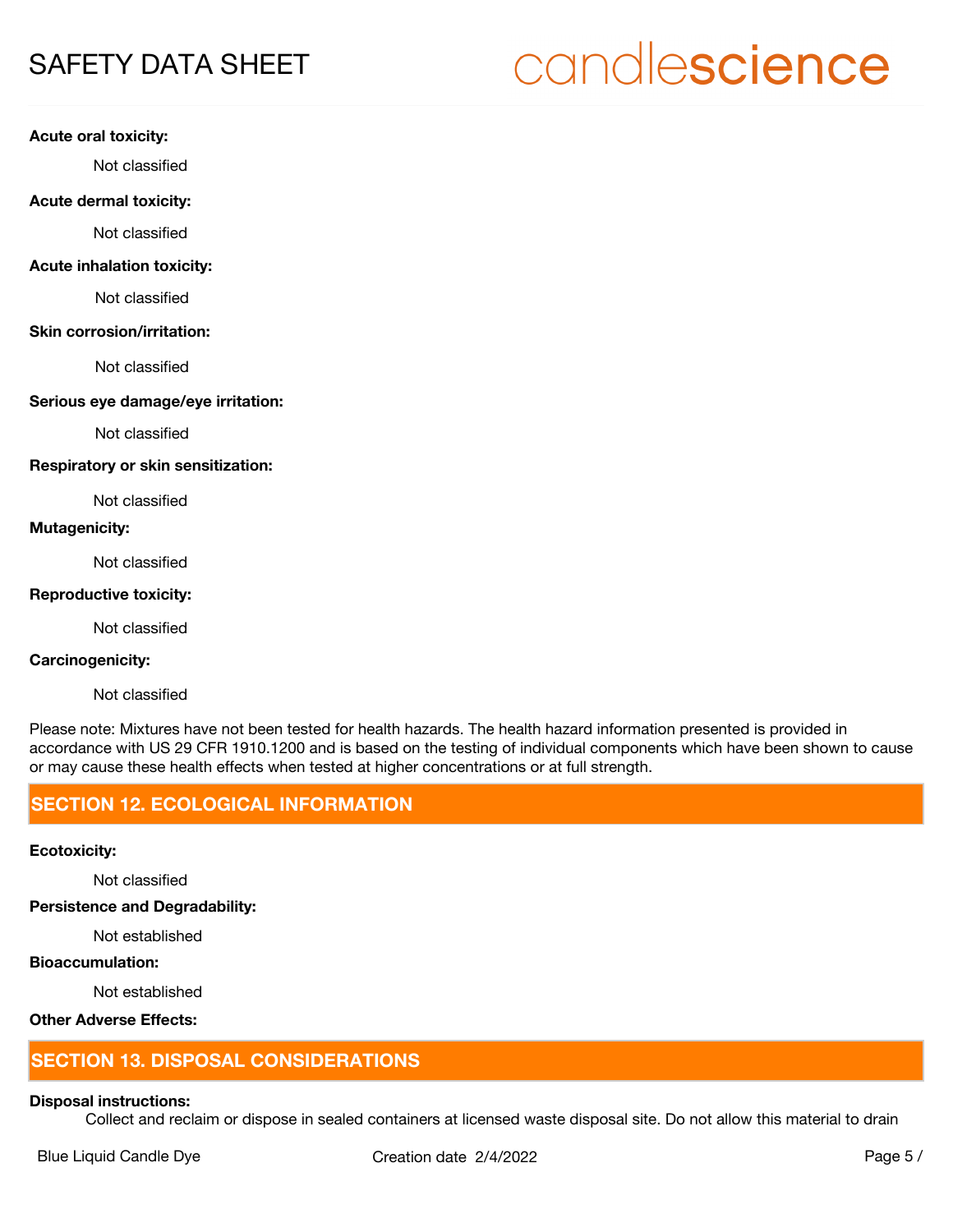# candlescience

into sewers/water supplies. Do not contaminate ponds, waterways or ditches with chemical or used container. Dispose of contents/container in accordance with local/regional/national/international regulations.

### **Local disposal regulations:**

Dispose in accordance with all applicable regulations.

### **Hazardous waste code:**

The waste code should be assigned in discussion between the user, the producer and the waste disposal company.

### **Waste from residues/unused products:**

Dispose of in accordance with local regulations. Empty containers or liners may retain some product residues. This material and its container must be disposed of in a safe manner.

### **Contaminated packaging:**

Since emptied containers may retain product residue, follow label warnings even after container is emptied. Empty containers should be taken to an approved waste handling site for recycling or disposal.

| <b>SECTION 14. TRANSPORT INFORMATION</b> |                                  |  |
|------------------------------------------|----------------------------------|--|
| <b>IATA UN Number:</b>                   | Not regulated as dangerous goods |  |
| <b>IATA UN Proper Shipping Name:</b>     |                                  |  |
| <b>IATA Transport Hazard Class:</b>      |                                  |  |
| <b>IATA Packing group:</b>               |                                  |  |
| <b>IATA Environmental Hazards:</b>       |                                  |  |
| <b>IATA ERG Codes:</b>                   |                                  |  |
| <b>IATA Special Precautions:</b>         |                                  |  |
| <b>IATA Other Information:</b>           |                                  |  |
| <b>IMDG UN Number:</b>                   | Not regulated as dangerous goods |  |
| <b>IMDG UN Proper Shipping Name:</b>     |                                  |  |
| <b>IMDG Transport Hazard Class:</b>      |                                  |  |
| <b>IMDG Packing Group:</b>               |                                  |  |
| <b>IMDG Environmental Hazards:</b>       |                                  |  |
| <b>IMDG EMS:</b>                         |                                  |  |
| <b>IMDG Special Precautions:</b>         |                                  |  |
| <b>IMDG Transport in Bulk:</b>           |                                  |  |

# **SECTION 15. REGULATORY INFORMATION**

### **California Proposition 65 List:**

This material is not known to contain any chemicals currently listed as carcinogens or reproductive toxins.

#### **SARA 302 Components:**

No chemicals in this material are subject to the reporting requirements of SARA Title III, Section 302. **SARA 313 Components:**

Blue Liquid Candle Dye **Creation date 2/4/2022** Page 6 /